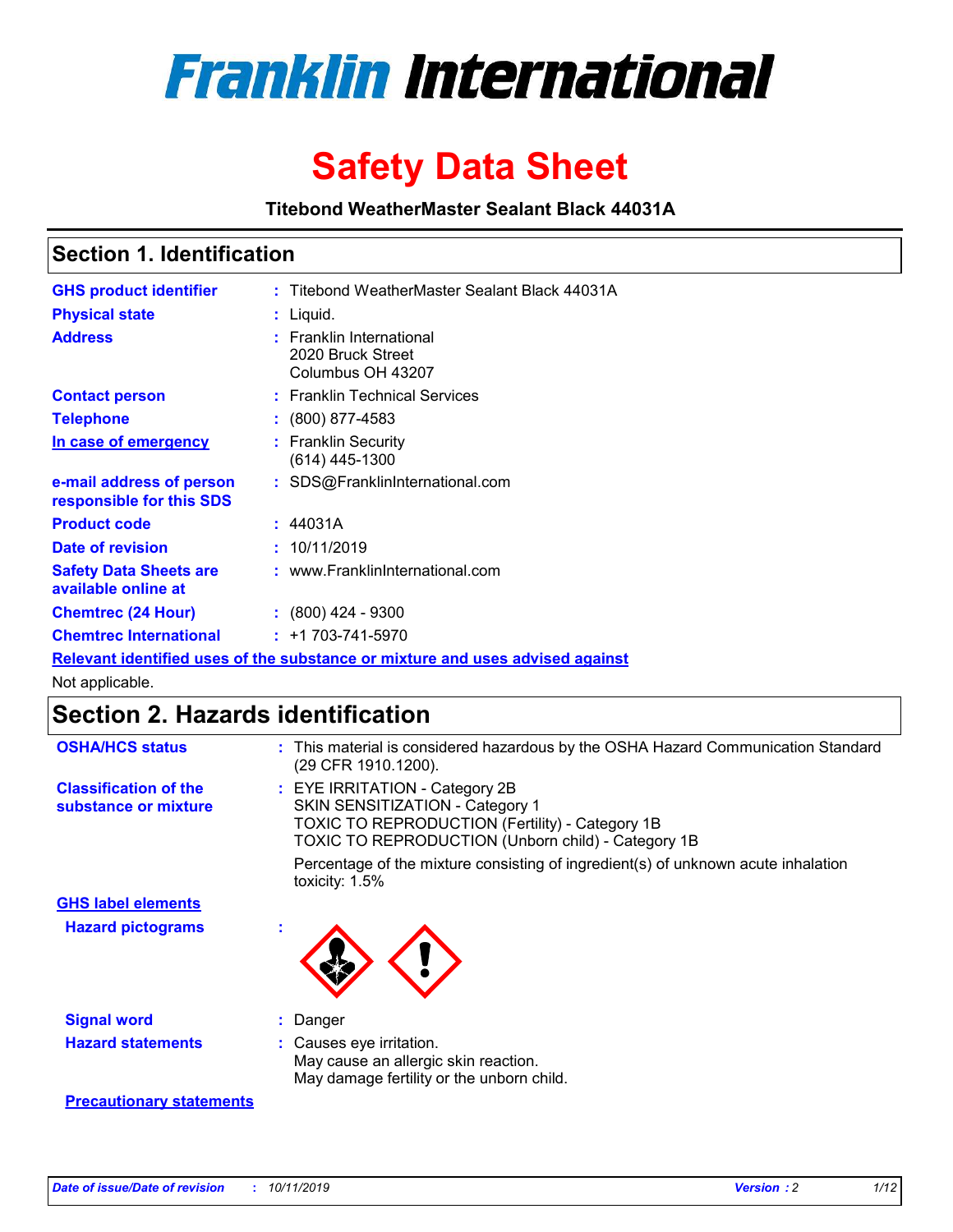### **Section 2. Hazards identification**

| <b>Prevention</b>                          | : Obtain special instructions before use. Do not handle until all safety precautions have<br>been read and understood. Wear protective gloves. Wear eye or face protection.<br>Wear protective clothing. Avoid breathing vapor. Wash hands thoroughly after handling.<br>Contaminated work clothing must not be allowed out of the workplace.                                                        |
|--------------------------------------------|------------------------------------------------------------------------------------------------------------------------------------------------------------------------------------------------------------------------------------------------------------------------------------------------------------------------------------------------------------------------------------------------------|
| <b>Response</b>                            | : IF exposed or concerned: Get medical attention. IF ON SKIN: Wash with plenty of<br>soap and water. Wash contaminated clothing before reuse. If skin irritation or rash<br>occurs: Get medical attention. IF IN EYES: Rinse cautiously with water for several<br>minutes. Remove contact lenses, if present and easy to do. Continue rinsing. If eye<br>irritation persists: Get medical attention. |
| <b>Storage</b>                             | : Store locked up.                                                                                                                                                                                                                                                                                                                                                                                   |
| <b>Disposal</b>                            | : Dispose of contents and container in accordance with all local, regional, national and<br>international regulations.                                                                                                                                                                                                                                                                               |
| <b>Hazards not otherwise</b><br>classified | : Product generates methanol during cure.                                                                                                                                                                                                                                                                                                                                                            |
|                                            |                                                                                                                                                                                                                                                                                                                                                                                                      |

### **Section 3. Composition/information on ingredients**

| <b>Substance/mixture</b><br>Mixture                  |               |                     |
|------------------------------------------------------|---------------|---------------------|
| <b>Ingredient name</b>                               | $\frac{9}{6}$ | <b>CAS number</b>   |
| 3-aminopropyltriethoxysilane<br>Dibutyltin dilaurate | ≤3<br>≤0.3    | 919-30-2<br>77-58-7 |

Any concentration shown as a range is to protect confidentiality or is due to batch variation.

**There are no additional ingredients present which, within the current knowledge of the supplier and in the concentrations applicable, are classified as hazardous to health or the environment and hence require reporting in this section.**

**Occupational exposure limits, if available, are listed in Section 8.**

### **Section 4. First aid measures**

| <b>Description of necessary first aid measures</b> |                                                                                                                                                                                                                                                                                                                                                                                                                                                                                                                                                                                                                                                                                                                                                                           |  |  |  |
|----------------------------------------------------|---------------------------------------------------------------------------------------------------------------------------------------------------------------------------------------------------------------------------------------------------------------------------------------------------------------------------------------------------------------------------------------------------------------------------------------------------------------------------------------------------------------------------------------------------------------------------------------------------------------------------------------------------------------------------------------------------------------------------------------------------------------------------|--|--|--|
| <b>Eye contact</b>                                 | : Immediately flush eyes with plenty of water, occasionally lifting the upper and lower<br>eyelids. Check for and remove any contact lenses. Continue to rinse for at least 10<br>minutes. If irritation persists, get medical attention.                                                                                                                                                                                                                                                                                                                                                                                                                                                                                                                                 |  |  |  |
| <b>Inhalation</b>                                  | : Remove victim to fresh air and keep at rest in a position comfortable for breathing. If<br>not breathing, if breathing is irregular or if respiratory arrest occurs, provide artificial<br>respiration or oxygen by trained personnel. It may be dangerous to the person providing<br>aid to give mouth-to-mouth resuscitation. Get medical attention. If unconscious, place<br>in recovery position and get medical attention immediately. Maintain an open airway.<br>Loosen tight clothing such as a collar, tie, belt or waistband. In case of inhalation of<br>decomposition products in a fire, symptoms may be delayed. The exposed person may<br>need to be kept under medical surveillance for 48 hours.                                                       |  |  |  |
| <b>Skin contact</b>                                | : Wash with plenty of soap and water. Remove contaminated clothing and shoes. Wash<br>contaminated clothing thoroughly with water before removing it, or wear gloves.<br>Continue to rinse for at least 10 minutes. Get medical attention. In the event of any<br>complaints or symptoms, avoid further exposure. Wash clothing before reuse. Clean<br>shoes thoroughly before reuse.                                                                                                                                                                                                                                                                                                                                                                                     |  |  |  |
| <b>Ingestion</b>                                   | : Wash out mouth with water. Remove dentures if any. Remove victim to fresh air and<br>keep at rest in a position comfortable for breathing. If material has been swallowed and<br>the exposed person is conscious, give small quantities of water to drink. Stop if the<br>exposed person feels sick as vomiting may be dangerous. Do not induce vomiting<br>unless directed to do so by medical personnel. If vomiting occurs, the head should be<br>kept low so that vomit does not enter the lungs. Get medical attention. Never give<br>anything by mouth to an unconscious person. If unconscious, place in recovery position<br>and get medical attention immediately. Maintain an open airway. Loosen tight clothing<br>such as a collar, tie, belt or waistband. |  |  |  |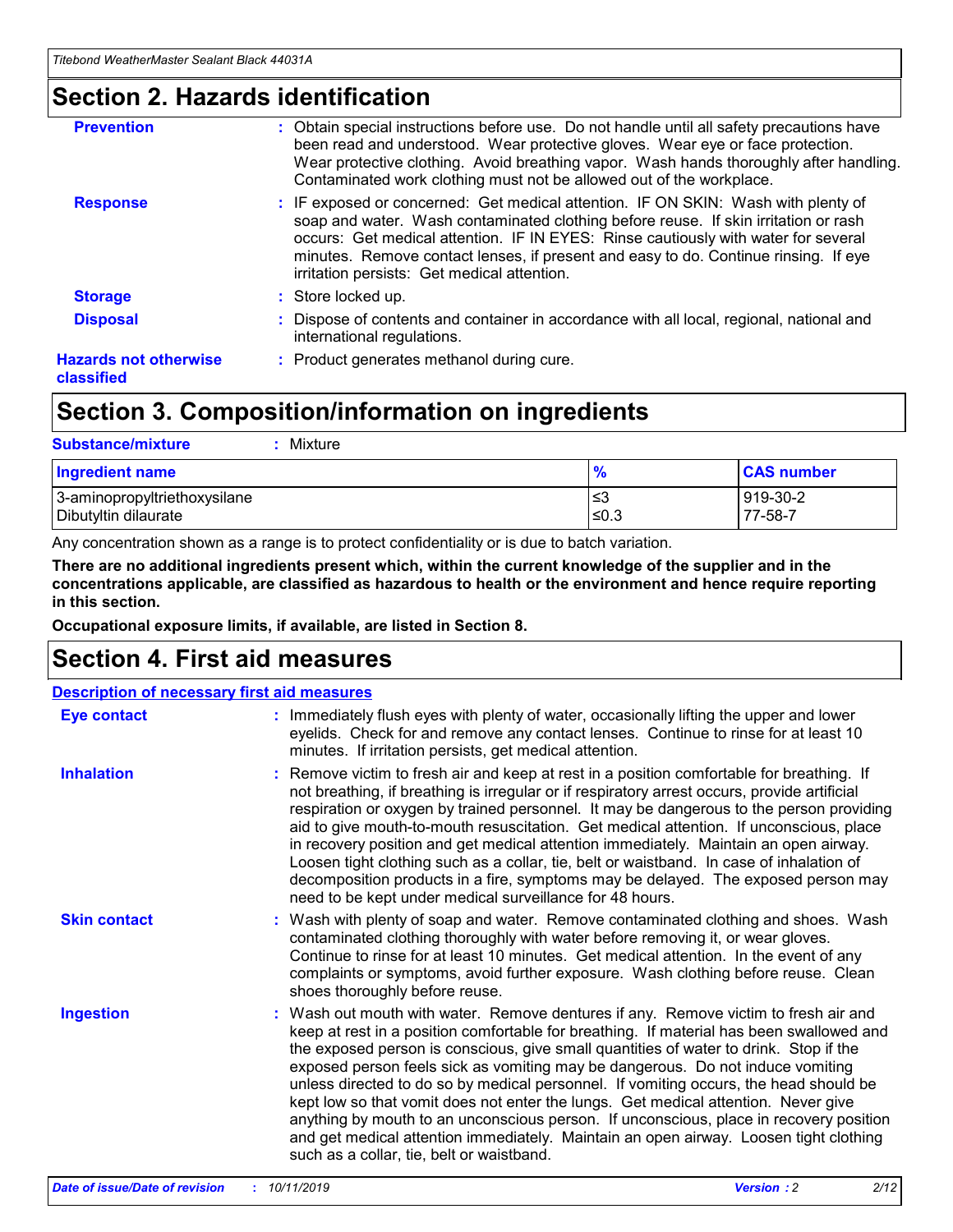## **Section 4. First aid measures**

| Most important symptoms/effects, acute and delayed |                                       |                                                                                                                                                                                                                                                                                                                                                                                                                 |  |  |  |
|----------------------------------------------------|---------------------------------------|-----------------------------------------------------------------------------------------------------------------------------------------------------------------------------------------------------------------------------------------------------------------------------------------------------------------------------------------------------------------------------------------------------------------|--|--|--|
|                                                    | <b>Potential acute health effects</b> |                                                                                                                                                                                                                                                                                                                                                                                                                 |  |  |  |
| <b>Eye contact</b>                                 |                                       | : May cause eye irritation.                                                                                                                                                                                                                                                                                                                                                                                     |  |  |  |
| <b>Inhalation</b>                                  |                                       | : No known significant effects or critical hazards.                                                                                                                                                                                                                                                                                                                                                             |  |  |  |
| <b>Skin contact</b>                                |                                       | : May cause skin irritation.                                                                                                                                                                                                                                                                                                                                                                                    |  |  |  |
| <b>Ingestion</b>                                   |                                       | : No known significant effects or critical hazards.                                                                                                                                                                                                                                                                                                                                                             |  |  |  |
| <b>Over-exposure signs/symptoms</b>                |                                       |                                                                                                                                                                                                                                                                                                                                                                                                                 |  |  |  |
| <b>Eye contact</b>                                 |                                       | : Adverse symptoms may include the following:<br>irritation<br>watering<br>redness                                                                                                                                                                                                                                                                                                                              |  |  |  |
| <b>Inhalation</b>                                  |                                       | : Adverse symptoms may include the following:<br>reduced fetal weight<br>increase in fetal deaths<br>skeletal malformations                                                                                                                                                                                                                                                                                     |  |  |  |
| <b>Skin contact</b>                                |                                       | : Adverse symptoms may include the following:<br>irritation<br>redness<br>reduced fetal weight<br>increase in fetal deaths<br>skeletal malformations                                                                                                                                                                                                                                                            |  |  |  |
| <b>Ingestion</b>                                   |                                       | : Adverse symptoms may include the following:<br>reduced fetal weight<br>increase in fetal deaths<br>skeletal malformations                                                                                                                                                                                                                                                                                     |  |  |  |
|                                                    |                                       | <b>Indication of immediate medical attention and special treatment needed, if necessary</b>                                                                                                                                                                                                                                                                                                                     |  |  |  |
| <b>Notes to physician</b>                          |                                       | : In case of inhalation of decomposition products in a fire, symptoms may be delayed.<br>The exposed person may need to be kept under medical surveillance for 48 hours.                                                                                                                                                                                                                                        |  |  |  |
| <b>Specific treatments</b>                         |                                       | : No specific treatment.                                                                                                                                                                                                                                                                                                                                                                                        |  |  |  |
| <b>Protection of first-aiders</b>                  |                                       | : No action shall be taken involving any personal risk or without suitable training. If it is<br>suspected that fumes are still present, the rescuer should wear an appropriate mask or<br>self-contained breathing apparatus. It may be dangerous to the person providing aid to<br>give mouth-to-mouth resuscitation. Wash contaminated clothing thoroughly with water<br>before removing it, or wear gloves. |  |  |  |

**See toxicological information (Section 11)**

### **Section 5. Fire-fighting measures**

| <b>Extinguishing media</b>                             |                                                                                                                                                                                                     |
|--------------------------------------------------------|-----------------------------------------------------------------------------------------------------------------------------------------------------------------------------------------------------|
| <b>Suitable extinguishing</b><br>media                 | : Use an extinguishing agent suitable for the surrounding fire.                                                                                                                                     |
| <b>Unsuitable extinguishing</b><br>media               | : None known.                                                                                                                                                                                       |
| <b>Specific hazards arising</b><br>from the chemical   | : In a fire or if heated, a pressure increase will occur and the container may burst.                                                                                                               |
| <b>Hazardous thermal</b><br>decomposition products     | : Decomposition products may include the following materials:<br>carbon dioxide<br>carbon monoxide<br>nitrogen oxides<br>metal oxide/oxides                                                         |
| <b>Special protective actions</b><br>for fire-fighters | : Promptly isolate the scene by removing all persons from the vicinity of the incident if<br>there is a fire. No action shall be taken involving any personal risk or without suitable<br>training. |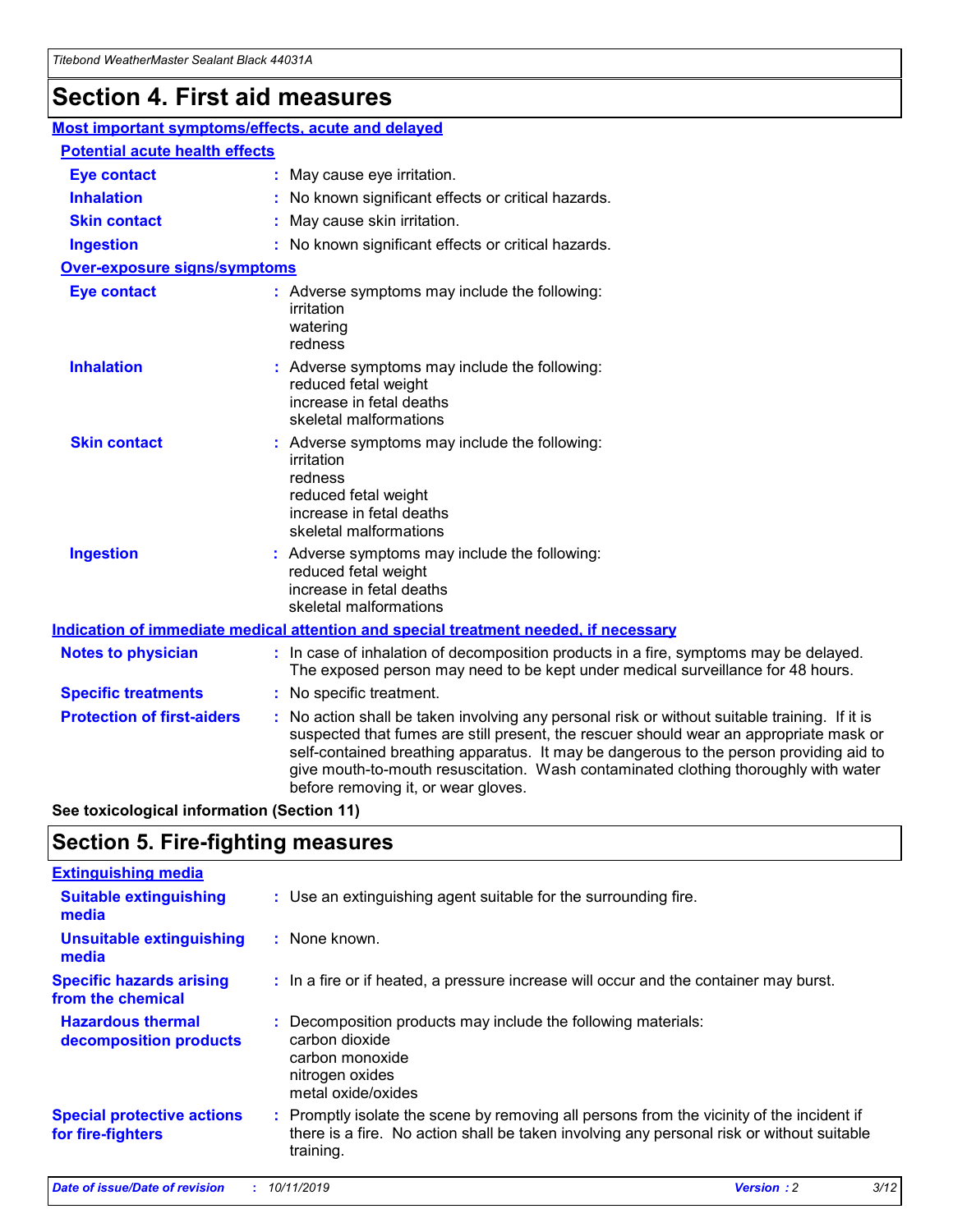### **Section 5. Fire-fighting measures**

**Special protective equipment for fire-fighters** Fire-fighters should wear appropriate protective equipment and self-contained breathing **:** apparatus (SCBA) with a full face-piece operated in positive pressure mode.

### **Section 6. Accidental release measures**

#### **Personal precautions, protective equipment and emergency procedures**

| For non-emergency<br>personnel                               | : No action shall be taken involving any personal risk or without suitable training.<br>Evacuate surrounding areas. Keep unnecessary and unprotected personnel from<br>entering. Do not touch or walk through spilled material. Avoid breathing vapor or mist.<br>Provide adequate ventilation. Wear appropriate respirator when ventilation is<br>inadequate. Put on appropriate personal protective equipment.                                                                                                                                                                                                                                                                                             |
|--------------------------------------------------------------|--------------------------------------------------------------------------------------------------------------------------------------------------------------------------------------------------------------------------------------------------------------------------------------------------------------------------------------------------------------------------------------------------------------------------------------------------------------------------------------------------------------------------------------------------------------------------------------------------------------------------------------------------------------------------------------------------------------|
| For emergency responders                                     | : If specialized clothing is required to deal with the spillage, take note of any information in<br>Section 8 on suitable and unsuitable materials. See also the information in "For non-<br>emergency personnel".                                                                                                                                                                                                                                                                                                                                                                                                                                                                                           |
| <b>Environmental precautions</b>                             | : Avoid dispersal of spilled material and runoff and contact with soil, waterways, drains<br>and sewers. Inform the relevant authorities if the product has caused environmental<br>pollution (sewers, waterways, soil or air).                                                                                                                                                                                                                                                                                                                                                                                                                                                                              |
| <b>Methods and materials for containment and cleaning up</b> |                                                                                                                                                                                                                                                                                                                                                                                                                                                                                                                                                                                                                                                                                                              |
| <b>Small spill</b>                                           | : Stop leak if without risk. Move containers from spill area. Dilute with water and mop up<br>if water-soluble. Alternatively, or if water-insoluble, absorb with an inert dry material and<br>place in an appropriate waste disposal container. Dispose of via a licensed waste<br>disposal contractor.                                                                                                                                                                                                                                                                                                                                                                                                     |
| <b>Large spill</b>                                           | : Stop leak if without risk. Move containers from spill area. Approach release from<br>upwind. Prevent entry into sewers, water courses, basements or confined areas. Wash<br>spillages into an effluent treatment plant or proceed as follows. Contain and collect<br>spillage with non-combustible, absorbent material e.g. sand, earth, vermiculite or<br>diatomaceous earth and place in container for disposal according to local regulations<br>(see Section 13). Dispose of via a licensed waste disposal contractor. Contaminated<br>absorbent material may pose the same hazard as the spilled product. Note: see<br>Section 1 for emergency contact information and Section 13 for waste disposal. |

### **Section 7. Handling and storage**

| <b>Precautions for safe handling</b>                                             |                                                                                                                                                                                                                                                                                                                                                                                                                                                                                                                                                                                                                                                                                                                                                                                                                                                  |
|----------------------------------------------------------------------------------|--------------------------------------------------------------------------------------------------------------------------------------------------------------------------------------------------------------------------------------------------------------------------------------------------------------------------------------------------------------------------------------------------------------------------------------------------------------------------------------------------------------------------------------------------------------------------------------------------------------------------------------------------------------------------------------------------------------------------------------------------------------------------------------------------------------------------------------------------|
| <b>Protective measures</b>                                                       | : Put on appropriate personal protective equipment (see Section 8). Persons with a<br>history of skin sensitization problems should not be employed in any process in which<br>this product is used. Avoid exposure - obtain special instructions before use. Avoid<br>exposure during pregnancy. Do not handle until all safety precautions have been read<br>and understood. Do not get in eyes or on skin or clothing. Do not ingest. Avoid<br>breathing vapor or mist. If during normal use the material presents a respiratory hazard,<br>use only with adequate ventilation or wear appropriate respirator. Keep in the original<br>container or an approved alternative made from a compatible material, kept tightly<br>closed when not in use. Empty containers retain product residue and can be hazardous.<br>Do not reuse container. |
| <b>Advice on general</b><br>occupational hygiene                                 | : Eating, drinking and smoking should be prohibited in areas where this material is<br>handled, stored and processed. Workers should wash hands and face before eating,<br>drinking and smoking. Remove contaminated clothing and protective equipment before<br>entering eating areas. See also Section 8 for additional information on hygiene<br>measures.                                                                                                                                                                                                                                                                                                                                                                                                                                                                                    |
| <b>Conditions for safe storage,</b><br>including any<br><b>incompatibilities</b> | Store between the following temperatures: 0 to 120°C (32 to 248°F). Store in<br>accordance with local regulations. Store in original container protected from direct<br>sunlight in a dry, cool and well-ventilated area, away from incompatible materials (see<br>Section 10) and food and drink. Store locked up. Keep container tightly closed and<br>sealed until ready for use. Containers that have been opened must be carefully<br>resealed and kept upright to prevent leakage. Do not store in unlabeled containers.<br>Use appropriate containment to avoid environmental contamination. See Section 10 for<br>incompatible materials before handling or use.                                                                                                                                                                         |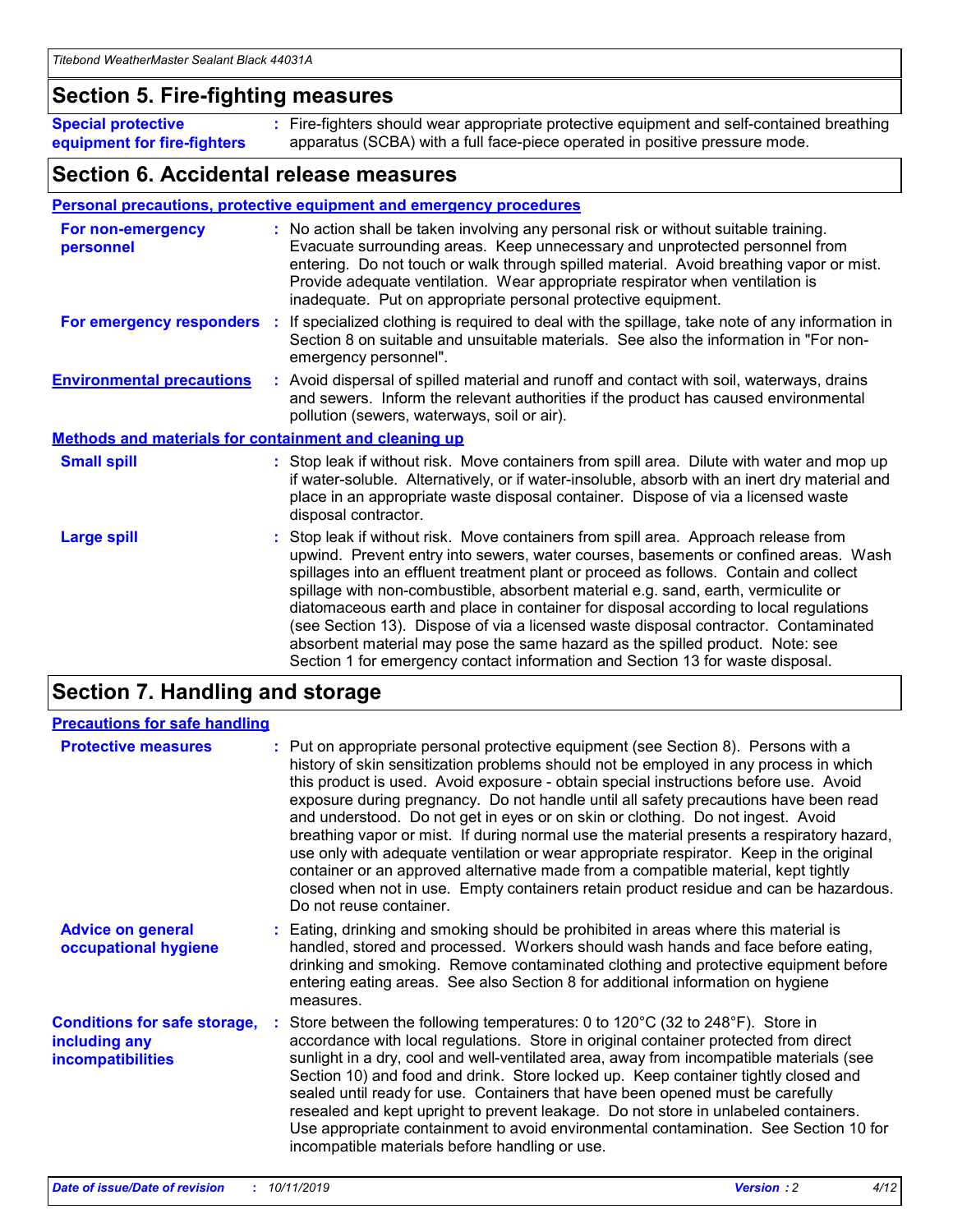## **Section 8. Exposure controls/personal protection**

#### **Control parameters**

### **Occupational exposure limits**

| <b>Ingredient name</b>                               |    |                        | <b>Exposure limits</b>                                                                                                                                                                                                                                                                                                                                                                                                                                                                                                                                                                                                 |
|------------------------------------------------------|----|------------------------|------------------------------------------------------------------------------------------------------------------------------------------------------------------------------------------------------------------------------------------------------------------------------------------------------------------------------------------------------------------------------------------------------------------------------------------------------------------------------------------------------------------------------------------------------------------------------------------------------------------------|
| 3-aminopropyltriethoxysilane<br>Dibutyltin dilaurate |    |                        | None.<br>ACGIH TLV (United States, 3/2019). Absorbed through skin.<br>Notes: as Sn<br>TWA: $0.1 \text{ mg/m}^3$ , (as Sn) 8 hours.<br>STEL: 0.2 mg/m <sup>3</sup> , (as Sn) 15 minutes.<br>NIOSH REL (United States, 10/2016). Absorbed through skin.<br>Notes: as Sn<br>TWA: 0.1 mg/m <sup>3</sup> , (as Sn) 10 hours.<br>OSHA PEL (United States, 5/2018). Notes: as Sn<br>TWA: $0.1 \text{ mg/m}^3$ , (as Sn) 8 hours.<br>OSHA PEL 1989 (United States, 3/1989). Absorbed through skin.<br>Notes: measured as Sn<br>TWA: 0.1 mg/m <sup>3</sup> , (measured as Sn) 8 hours. Form: Organic                            |
| <b>Appropriate engineering</b><br>controls           |    |                        | : If user operations generate dust, fumes, gas, vapor or mist, use process enclosures,<br>local exhaust ventilation or other engineering controls to keep worker exposure to<br>airborne contaminants below any recommended or statutory limits.                                                                                                                                                                                                                                                                                                                                                                       |
| <b>Environmental exposure</b><br>controls            |    |                        | Emissions from ventilation or work process equipment should be checked to ensure<br>they comply with the requirements of environmental protection legislation. In some<br>cases, fume scrubbers, filters or engineering modifications to the process equipment<br>will be necessary to reduce emissions to acceptable levels.                                                                                                                                                                                                                                                                                          |
| <b>Individual protection measures</b>                |    |                        |                                                                                                                                                                                                                                                                                                                                                                                                                                                                                                                                                                                                                        |
| <b>Hygiene measures</b>                              |    |                        | : Wash hands, forearms and face thoroughly after handling chemical products, before<br>eating, smoking and using the lavatory and at the end of the working period.<br>Appropriate techniques should be used to remove potentially contaminated clothing.<br>Contaminated work clothing should not be allowed out of the workplace. Wash<br>contaminated clothing before reusing. Ensure that eyewash stations and safety<br>showers are close to the workstation location.                                                                                                                                            |
| <b>Eye/face protection</b>                           |    |                        | : Safety eyewear complying with an approved standard should be used when a risk<br>assessment indicates this is necessary to avoid exposure to liquid splashes, mists,<br>gases or dusts. If contact is possible, the following protection should be worn, unless<br>the assessment indicates a higher degree of protection: chemical splash goggles.                                                                                                                                                                                                                                                                  |
| <b>Skin protection</b>                               |    |                        |                                                                                                                                                                                                                                                                                                                                                                                                                                                                                                                                                                                                                        |
| <b>Hand protection</b>                               |    |                        | : Chemical-resistant, impervious gloves complying with an approved standard should be<br>worn at all times when handling chemical products if a risk assessment indicates this is<br>necessary. Considering the parameters specified by the glove manufacturer, check<br>during use that the gloves are still retaining their protective properties. It should be<br>noted that the time to breakthrough for any glove material may be different for different<br>glove manufacturers. In the case of mixtures, consisting of several substances, the<br>protection time of the gloves cannot be accurately estimated. |
| <b>Body protection</b>                               |    | handling this product. | Personal protective equipment for the body should be selected based on the task being<br>performed and the risks involved and should be approved by a specialist before                                                                                                                                                                                                                                                                                                                                                                                                                                                |
| <b>Other skin protection</b>                         |    |                        | : Appropriate footwear and any additional skin protection measures should be selected<br>based on the task being performed and the risks involved and should be approved by a<br>specialist before handling this product.                                                                                                                                                                                                                                                                                                                                                                                              |
| <b>Respiratory protection</b>                        | ÷. | aspects of use.        | Based on the hazard and potential for exposure, select a respirator that meets the<br>appropriate standard or certification. Respirators must be used according to a<br>respiratory protection program to ensure proper fitting, training, and other important                                                                                                                                                                                                                                                                                                                                                         |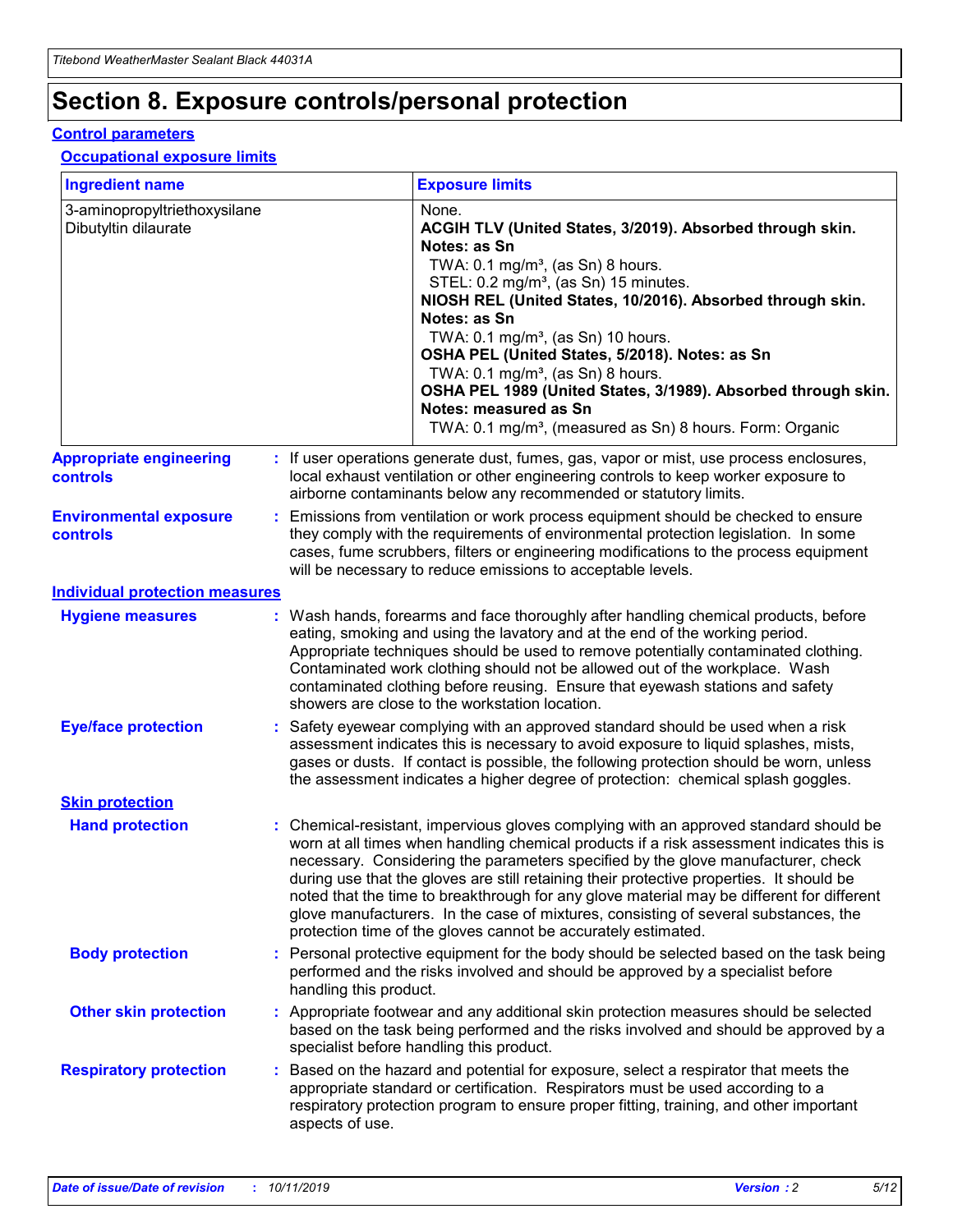### **Section 9. Physical and chemical properties**

#### **Appearance**

| <b>Physical state</b>                             | : Liquid. [Paste.]                                              |
|---------------------------------------------------|-----------------------------------------------------------------|
| <b>Color</b>                                      | $:$ Black.                                                      |
| Odor                                              | None [Slight]                                                   |
| <b>Odor threshold</b>                             | $:$ Not available.                                              |
| рH                                                | : Not applicable.                                               |
| <b>Melting point</b>                              | : Not available.                                                |
| <b>Boiling point</b>                              | : >100°C (>212°F)                                               |
| <b>Flash point</b>                                | : Closed cup: >200°C (>392°F) [Setaflash.]                      |
| <b>Evaporation rate</b>                           | $:$ <1 (butyl acetate = 1)                                      |
| <b>Flammability (solid, gas)</b>                  | : Not available.                                                |
| Lower and upper explosive<br>(flammable) limits   | : Not available.                                                |
| <b>VOC (less water, less</b><br>exempt solvents)  | $: 0$ g/l                                                       |
| <b>Volatility</b>                                 | $: 0\%$ (w/w)                                                   |
| <b>Vapor density</b>                              | : Not available.                                                |
| <b>Relative density</b>                           | : 1.4329                                                        |
| <b>Solubility</b>                                 | Insoluble in the following materials: cold water and hot water. |
| <b>Solubility in water</b>                        | : Not available.                                                |
| <b>Partition coefficient: n-</b><br>octanol/water | : Not available.                                                |
| <b>Auto-ignition temperature</b>                  | : Not available.                                                |
| <b>Decomposition temperature</b>                  | : Not available.                                                |
| <b>Viscosity</b>                                  | : Not available.                                                |

### **Section 10. Stability and reactivity**

| <b>Reactivity</b>                            |    | : No specific test data related to reactivity available for this product or its ingredients.            |
|----------------------------------------------|----|---------------------------------------------------------------------------------------------------------|
| <b>Chemical stability</b>                    |    | : The product is stable.                                                                                |
| <b>Possibility of hazardous</b><br>reactions |    | : Under normal conditions of storage and use, hazardous reactions will not occur.                       |
| <b>Conditions to avoid</b>                   |    | : No specific data.                                                                                     |
| <b>Incompatible materials</b>                | ٠. | No specific data.                                                                                       |
| <b>Hazardous decomposition</b><br>products   | ÷. | Under normal conditions of storage and use, hazardous decomposition products should<br>not be produced. |

### **Section 11. Toxicological information**

### **Information on toxicological effects**

### **Acute toxicity**

| <b>Product/ingredient name</b> | <b>Result</b>           | <b>Species</b> | <b>Dose</b>                | <b>Exposure</b> |
|--------------------------------|-------------------------|----------------|----------------------------|-----------------|
| 3-aminopropyltriethoxysilane   | <b>ILD50 Dermal</b>     | Rabbit         | 4.29 g/kg                  |                 |
| Dibutyltin dilaurate           | ILD50 Oral<br>LD50 Oral | Rat<br>Rat     | $1.57$ g/kg<br>175 $mg/kg$ |                 |
|                                |                         |                |                            |                 |

**Irritation/Corrosion**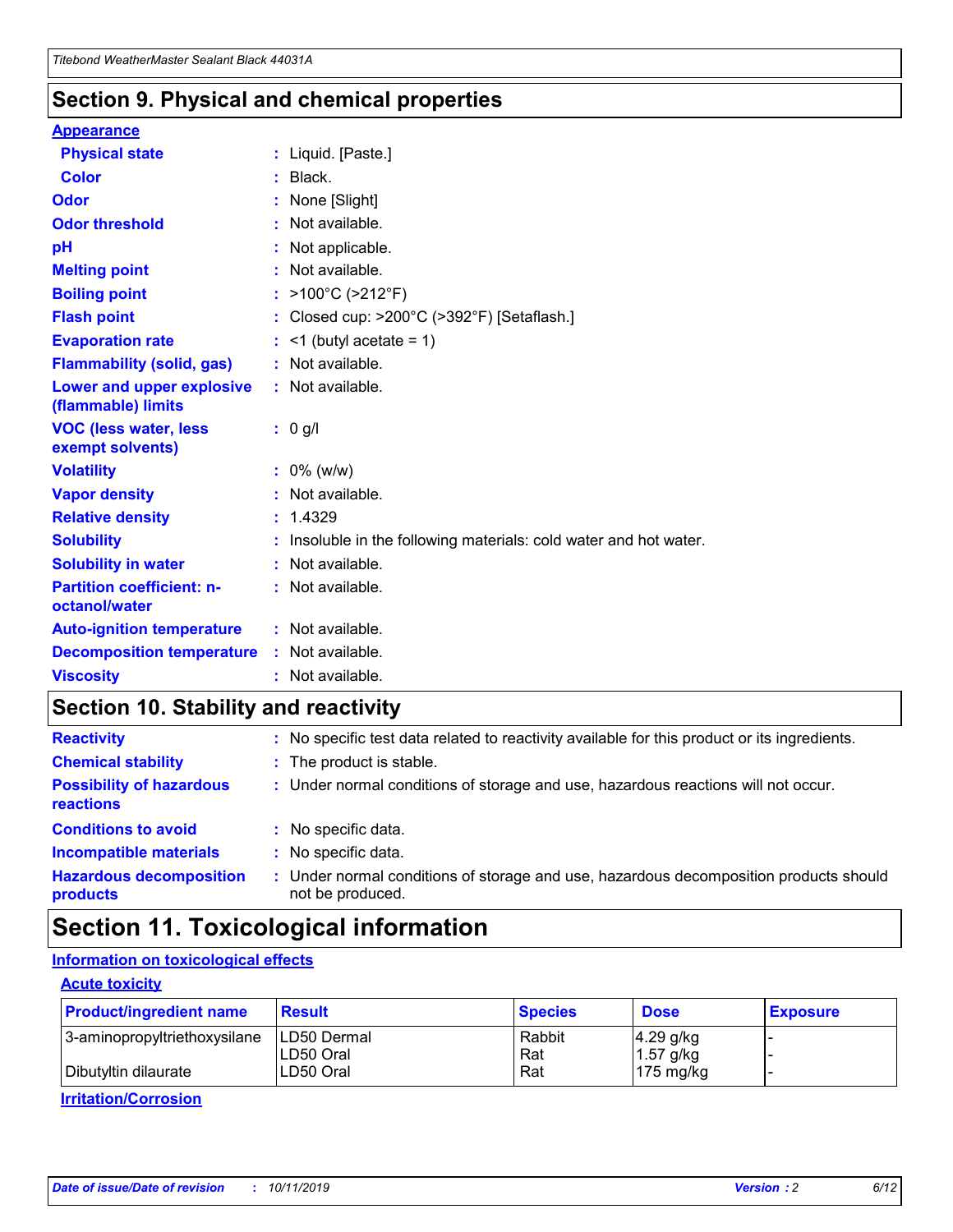## **Section 11. Toxicological information**

| <b>Product/ingredient name</b> | <b>Result</b>            | <b>Species</b> | <b>Score</b> | <b>Exposure</b>           | <b>Observation</b> |
|--------------------------------|--------------------------|----------------|--------------|---------------------------|--------------------|
| 3-aminopropyltriethoxysilane   | Eyes - Mild irritant     | Rabbit         |              | $100$ mg                  |                    |
|                                | Eyes - Severe irritant   | Rabbit         |              | 24 hours 750              |                    |
|                                |                          |                |              | ug                        |                    |
|                                | Skin - Severe irritant   | Rabbit         |              | 24 hours 5                | -                  |
| Dibutyltin dilaurate           | Eyes - Moderate irritant | Rabbit         |              | mq<br><b>24 hours 100</b> |                    |
|                                |                          |                |              | mg                        |                    |
|                                | Skin - Severe irritant   | Rabbit         |              | 500 mg                    |                    |

### **Sensitization**

Not available.

#### **Mutagenicity**

Not available.

#### **Carcinogenicity**

Not available.

#### **Reproductive toxicity**

Not available.

#### **Teratogenicity**

Not available.

#### **Specific target organ toxicity (single exposure)**

Not available.

#### **Specific target organ toxicity (repeated exposure)**

| <b>Name</b>                                                                  |                                                                                                                             | <b>Category</b> | <b>Route of</b><br>exposure  | <b>Target organs</b> |
|------------------------------------------------------------------------------|-----------------------------------------------------------------------------------------------------------------------------|-----------------|------------------------------|----------------------|
| Dibutyltin dilaurate                                                         |                                                                                                                             | Category 1      | $\qquad \qquad \blacksquare$ | respiratory system   |
| <b>Aspiration hazard</b><br>Not available.                                   |                                                                                                                             |                 |                              |                      |
| <b>Information on the likely</b><br>routes of exposure                       | : Not available.                                                                                                            |                 |                              |                      |
| <b>Potential acute health effects</b>                                        |                                                                                                                             |                 |                              |                      |
| <b>Eye contact</b>                                                           | : May cause eye irritation.                                                                                                 |                 |                              |                      |
| <b>Inhalation</b>                                                            | : No known significant effects or critical hazards.                                                                         |                 |                              |                      |
| <b>Skin contact</b>                                                          | : May cause skin irritation.                                                                                                |                 |                              |                      |
| <b>Ingestion</b>                                                             | : No known significant effects or critical hazards.                                                                         |                 |                              |                      |
| Symptoms related to the physical, chemical and toxicological characteristics |                                                                                                                             |                 |                              |                      |
| <b>Eye contact</b>                                                           | : Adverse symptoms may include the following:<br>irritation<br>watering<br>redness                                          |                 |                              |                      |
| <b>Inhalation</b>                                                            | : Adverse symptoms may include the following:<br>reduced fetal weight<br>increase in fetal deaths<br>skeletal malformations |                 |                              |                      |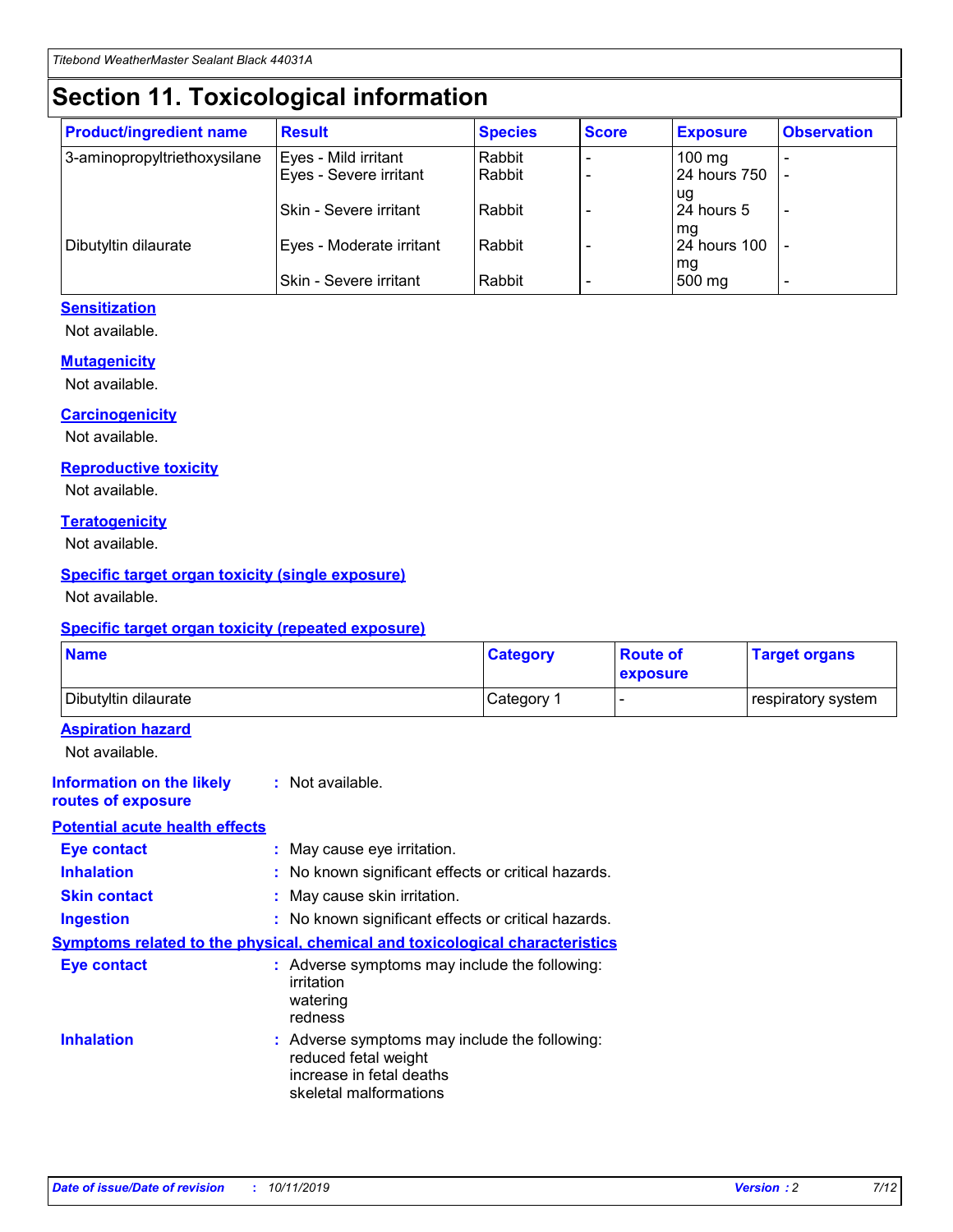## **Section 11. Toxicological information**

| <b>Skin contact</b>                     | : Adverse symptoms may include the following:<br>irritation<br>redness<br>reduced fetal weight<br>increase in fetal deaths<br>skeletal malformations |
|-----------------------------------------|------------------------------------------------------------------------------------------------------------------------------------------------------|
| <b>Ingestion</b>                        | : Adverse symptoms may include the following:<br>reduced fetal weight<br>increase in fetal deaths<br>skeletal malformations                          |
|                                         | Delayed and immediate effects and also chronic effects from short and long term exposure                                                             |
| <b>Short term exposure</b>              |                                                                                                                                                      |
| <b>Potential immediate</b><br>effects   | : Not available.                                                                                                                                     |
| <b>Potential delayed effects</b>        | : Not available.                                                                                                                                     |
| <b>Long term exposure</b>               |                                                                                                                                                      |
| <b>Potential immediate</b><br>effects   | : Not available.                                                                                                                                     |
| <b>Potential delayed effects</b>        | : Not available.                                                                                                                                     |
| <b>Potential chronic health effects</b> |                                                                                                                                                      |
| Not available.                          |                                                                                                                                                      |
| <b>General</b>                          | : Once sensitized, a severe allergic reaction may occur when subsequently exposed to<br>very low levels.                                             |
| <b>Carcinogenicity</b>                  | : No known significant effects or critical hazards.                                                                                                  |
| <b>Mutagenicity</b>                     | No known significant effects or critical hazards.                                                                                                    |
| <b>Teratogenicity</b>                   | May damage the unborn child.                                                                                                                         |
| <b>Developmental effects</b>            | : No known significant effects or critical hazards.                                                                                                  |
| <b>Fertility effects</b>                | : May damage fertility.                                                                                                                              |
| <b>Numerical measures of toxicity</b>   |                                                                                                                                                      |
| <b>Acute toxicity estimates</b>         |                                                                                                                                                      |
| .                                       |                                                                                                                                                      |

Not available.

## **Section 12. Ecological information**

#### **Toxicity**

| <b>Product/ingredient name</b> | <b>Result</b>                     | <b>Species</b>                              | <b>Exposure</b> |
|--------------------------------|-----------------------------------|---------------------------------------------|-----------------|
| Dibutyltin dilaurate           | Chronic EC10 > 2 mg/l Fresh water | Algae - Scenedesmus<br><b>I</b> subspicatus | l 96 hours i    |

### **Persistence and degradability**

| <b>Product/ingredient name</b> | <b>Test</b>                                                                    | <b>Result</b>  |  | <b>Dose</b>       | <b>Inoculum</b>         |
|--------------------------------|--------------------------------------------------------------------------------|----------------|--|-------------------|-------------------------|
| Dibutyltin dilaurate           | OECD 301F<br>Ready<br>Biodegradability -<br>Manometric<br>Respirometry<br>Test | 23 % - 28 days |  |                   |                         |
| <b>Product/ingredient name</b> | <b>Aquatic half-life</b>                                                       |                |  | <b>Photolysis</b> | <b>Biodegradability</b> |
| Dibutyltin dilaurate           |                                                                                |                |  |                   | Inherent                |

### **Bioaccumulative potential**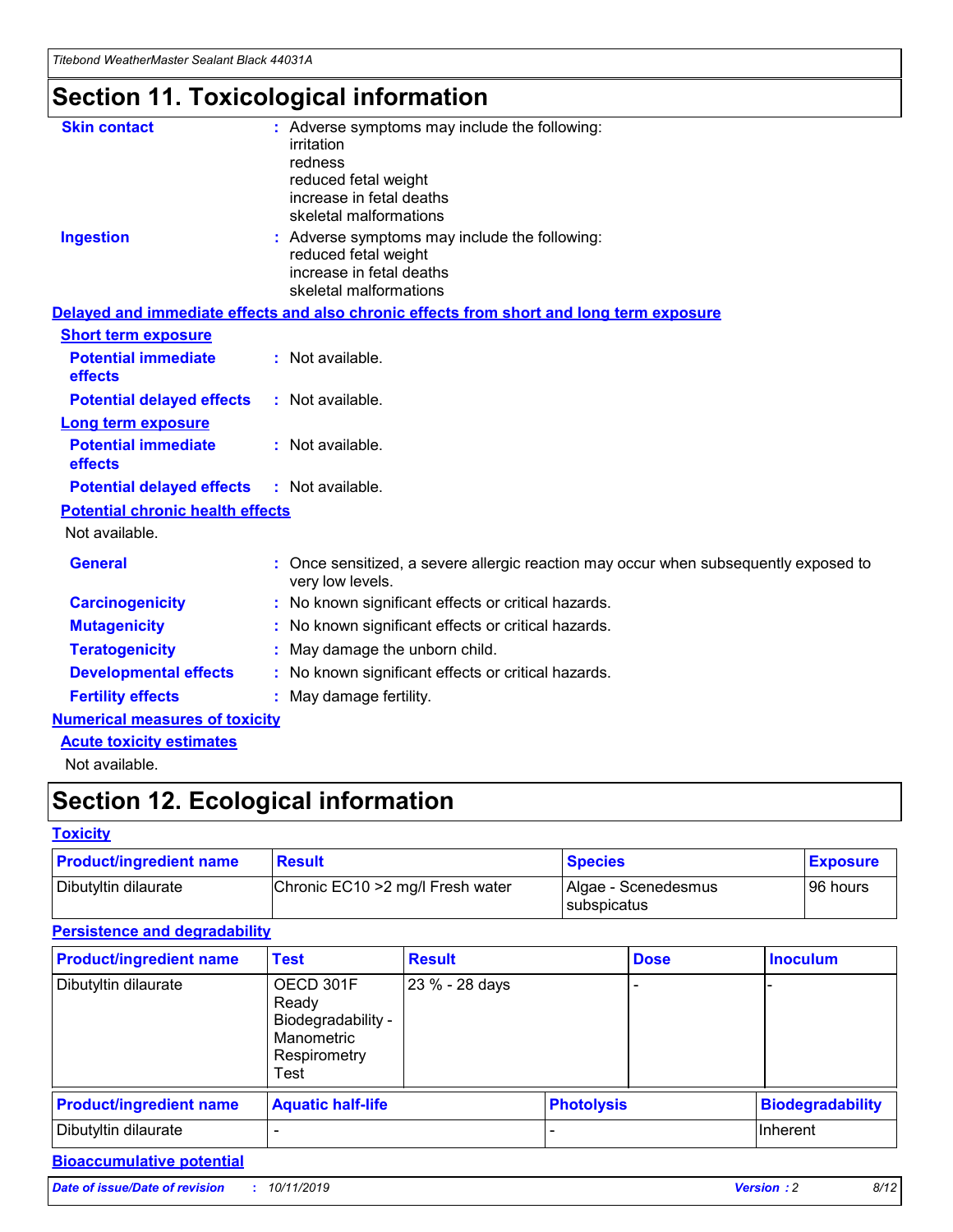## **Section 12. Ecological information**

| <b>Product/ingredient name</b> | $LoaPow$ | <b>BCF</b> | <b>Potential</b> |
|--------------------------------|----------|------------|------------------|
| 3-aminopropyltriethoxysilane   | 1.7      | 3.4        | low              |
| Dibutyltin dilaurate           | 4.44     | 2.91       | low              |

#### **Mobility in soil**

| <i></i>                                                       |                                                     |
|---------------------------------------------------------------|-----------------------------------------------------|
| <b>Soil/water partition</b><br>coefficient (K <sub>oc</sub> ) | : Not available.                                    |
| <b>Other adverse effects</b>                                  | : No known significant effects or critical hazards. |

### **Section 13. Disposal considerations**

**Disposal methods :**

The generation of waste should be avoided or minimized wherever possible. Disposal of this product, solutions and any by-products should at all times comply with the requirements of environmental protection and waste disposal legislation and any regional local authority requirements. Dispose of surplus and non-recyclable products via a licensed waste disposal contractor. Waste should not be disposed of untreated to the sewer unless fully compliant with the requirements of all authorities with jurisdiction. Waste packaging should be recycled. Incineration or landfill should only be considered when recycling is not feasible. This material and its container must be disposed of in a safe way. Care should be taken when handling emptied containers that have not been cleaned or rinsed out. Empty containers or liners may retain some product residues. Avoid dispersal of spilled material and runoff and contact with soil, waterways, drains and sewers.

## **Section 14. Transport information**

|                                      | <b>DOT</b><br><b>Classification</b> | <b>TDG</b><br><b>Classification</b> | <b>Mexico</b><br><b>Classification</b> | <b>ADR/RID</b>           | <b>IMDG</b>              | <b>IATA</b>    |
|--------------------------------------|-------------------------------------|-------------------------------------|----------------------------------------|--------------------------|--------------------------|----------------|
| <b>UN number</b>                     | Not regulated.                      | Not regulated.                      | Not regulated.                         | Not regulated.           | Not regulated.           | Not regulated. |
| <b>UN proper</b><br>shipping name    | $\blacksquare$                      |                                     |                                        |                          |                          |                |
| <b>Transport</b><br>hazard class(es) | $\blacksquare$                      | $\overline{\phantom{a}}$            | $\overline{\phantom{a}}$               | $\overline{\phantom{a}}$ | $\overline{\phantom{a}}$ | $\blacksquare$ |
| <b>Packing group</b>                 | $\overline{\phantom{a}}$            | -                                   | -                                      | -                        |                          | -              |
| <b>Environmental</b><br>hazards      | No.                                 | No.                                 | No.                                    | No.                      | No.                      | No.            |

## **Section 15. Regulatory information**

### **U.S. Federal regulations**

### **SARA 302/304**

### **Composition/information on ingredients**

No products were found.

**SARA 304 RQ :** Not applicable.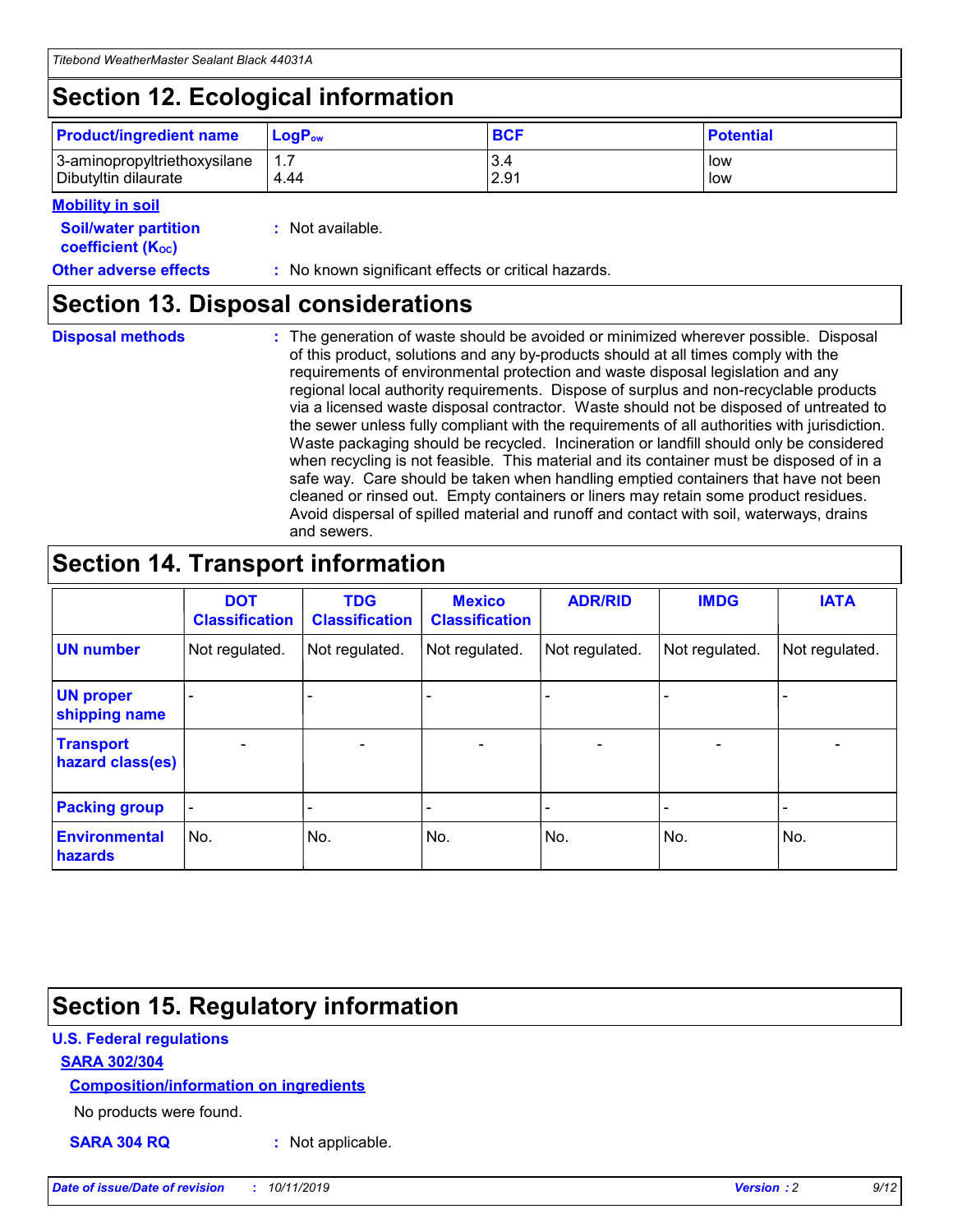## **Section 15. Regulatory information**

#### **SARA 311/312**

**Classification :** EYE IRRITATION - Category 2B SKIN SENSITIZATION - Category 1 TOXIC TO REPRODUCTION (Fertility) - Category 1B TOXIC TO REPRODUCTION (Unborn child) - Category 1B

### **Composition/information on ingredients**

| <b>Name</b>                              | $\frac{9}{6}$ | <b>Classification</b>                                                                                            |
|------------------------------------------|---------------|------------------------------------------------------------------------------------------------------------------|
| $\leq$ 3<br>3-aminopropyltriethoxysilane |               | <b>FLAMMABLE LIQUIDS - Category 4</b><br><b>ACUTE TOXICITY (oral) - Category 4</b>                               |
|                                          |               | SKIN IRRITATION - Category 2<br>EYE IRRITATION - Category 2A                                                     |
| Dibutyltin dilaurate                     | ≤0.3          | ACUTE TOXICITY (oral) - Category 3<br>SKIN CORROSION - Category 1C                                               |
|                                          |               | SERIOUS EYE DAMAGE - Category 1<br>SKIN SENSITIZATION - Category 1<br><b>GERM CELL MUTAGENICITY - Category 2</b> |
|                                          |               | TOXIC TO REPRODUCTION (Fertility) - Category 1B<br>TOXIC TO REPRODUCTION (Unborn child) - Category 1B            |
|                                          |               | SPECIFIC TARGET ORGAN TOXICITY (REPEATED<br>EXPOSURE) (respiratory system) - Category 1                          |

#### **State regulations**

| <b>Massachusetts</b> | : None of the components are listed. |
|----------------------|--------------------------------------|
| <b>New York</b>      | : None of the components are listed. |
| <b>New Jersey</b>    | : None of the components are listed. |
| <b>Pennsylvania</b>  | : None of the components are listed. |

#### **California Prop. 65**

**A** WARNING: This product can expose you to methanol, which is known to the State of California to cause birth defects or other reproductive harm. For more information go to www.P65Warnings.ca.gov.

| <b>Ingredient name</b> | No significant risk Maximum<br>level | acceptable dosage<br>level |
|------------------------|--------------------------------------|----------------------------|
| methanol               |                                      | Yes.                       |

#### **International regulations**

**Chemical Weapon Convention List Schedules I, II & III Chemicals** Not listed.

#### **Montreal Protocol**

Not listed.

**Stockholm Convention on Persistent Organic Pollutants**

Not listed.

### **UNECE Aarhus Protocol on POPs and Heavy Metals**

Not listed.

### **Inventory list**

### **China :** All components are listed or exempted.

**United States TSCA 8(b) inventory :** All components are active or exempted.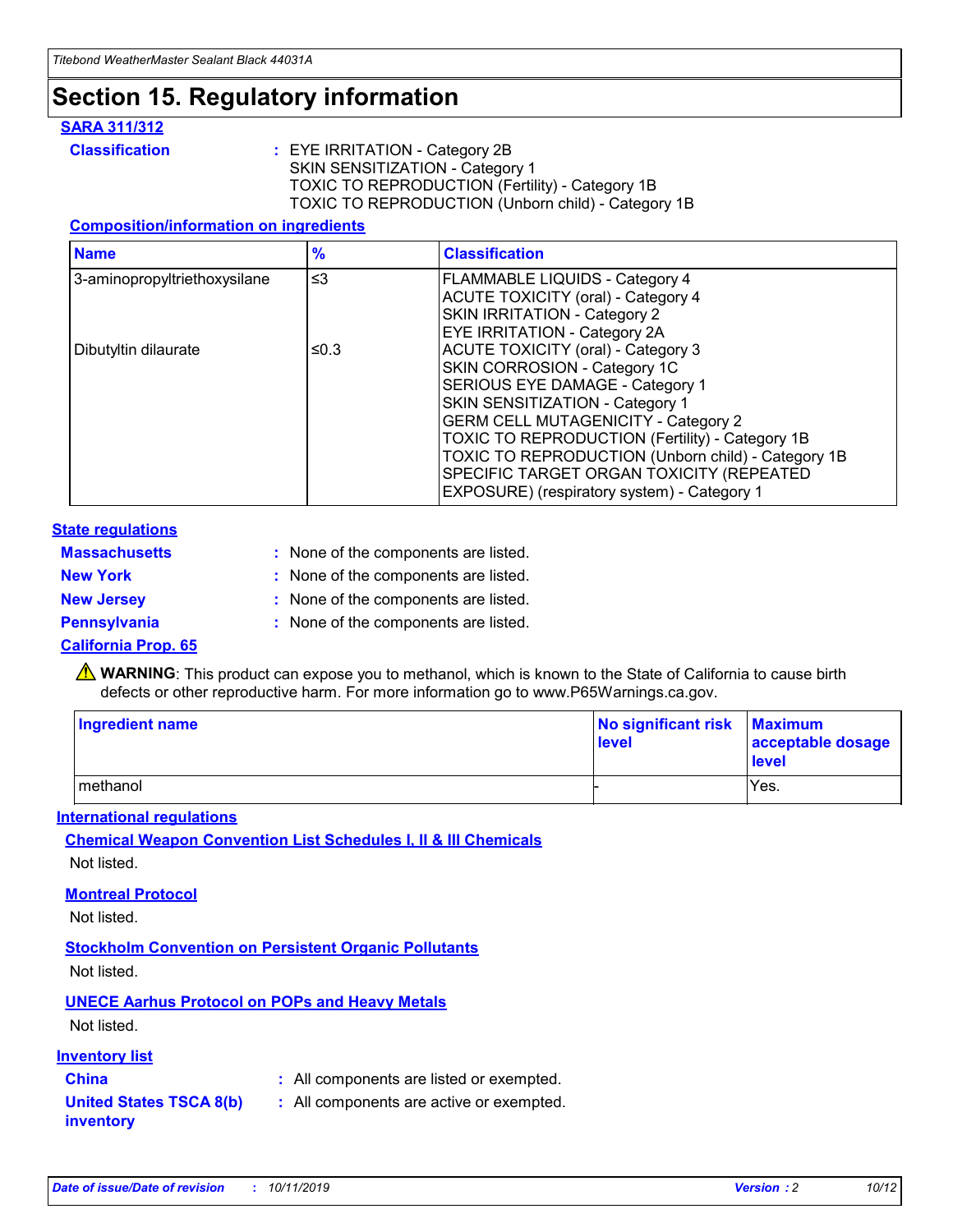## **Section 16. Other information**

**Hazardous Material Information System (U.S.A.)**



**Caution: HMIS® ratings are based on a 0-4 rating scale, with 0 representing minimal hazards or risks, and 4 representing significant hazards or risks. Although HMIS® ratings and the associated label are not required on SDSs or products leaving a facility under 29 CFR 1910.1200, the preparer may choose to provide them. HMIS® ratings are to be used with a fully implemented HMIS® program. HMIS® is a registered trademark and service mark of the American Coatings Association, Inc.**

**The customer is responsible for determining the PPE code for this material. For more information on HMIS® Personal Protective Equipment (PPE) codes, consult the HMIS® Implementation Manual.**

#### **National Fire Protection Association (U.S.A.)**



**Reprinted with permission from NFPA 704-2001, Identification of the Hazards of Materials for Emergency Response Copyright ©1997, National Fire Protection Association, Quincy, MA 02269. This reprinted material is not the complete and official position of the National Fire Protection Association, on the referenced subject which is represented only by the standard in its entirety.**

**Copyright ©2001, National Fire Protection Association, Quincy, MA 02269. This warning system is intended to be interpreted and applied only by properly trained individuals to identify fire, health and reactivity hazards of chemicals. The user is referred to certain limited number of chemicals with recommended classifications in NFPA 49 and NFPA 325, which would be used as a guideline only. Whether the chemicals are classified by NFPA or not, anyone using the 704 systems to classify chemicals does so at their own risk.**

**Procedure used to derive the classification**

| <b>Classification</b>                                                                                                                                                    |                                                                                                                                                  | <b>Justification</b>                                                                                                                                                                                                                                                                                                                                                                                                 |  |
|--------------------------------------------------------------------------------------------------------------------------------------------------------------------------|--------------------------------------------------------------------------------------------------------------------------------------------------|----------------------------------------------------------------------------------------------------------------------------------------------------------------------------------------------------------------------------------------------------------------------------------------------------------------------------------------------------------------------------------------------------------------------|--|
| EYE IRRITATION - Category 2B<br>SKIN SENSITIZATION - Category 1<br>TOXIC TO REPRODUCTION (Fertility) - Category 1B<br>TOXIC TO REPRODUCTION (Unborn child) - Category 1B |                                                                                                                                                  | Expert judgment<br>Expert judgment<br>Expert judgment<br>Expert judgment                                                                                                                                                                                                                                                                                                                                             |  |
| <b>History</b>                                                                                                                                                           |                                                                                                                                                  |                                                                                                                                                                                                                                                                                                                                                                                                                      |  |
| Date of printing                                                                                                                                                         | : 4/22/2022                                                                                                                                      |                                                                                                                                                                                                                                                                                                                                                                                                                      |  |
| Date of issue/Date of<br>revision                                                                                                                                        | : 10/11/2019                                                                                                                                     |                                                                                                                                                                                                                                                                                                                                                                                                                      |  |
| Date of previous issue                                                                                                                                                   | : 10/16/2020                                                                                                                                     |                                                                                                                                                                                                                                                                                                                                                                                                                      |  |
| <b>Version</b>                                                                                                                                                           | $\therefore$ 2                                                                                                                                   |                                                                                                                                                                                                                                                                                                                                                                                                                      |  |
| <b>Key to abbreviations</b>                                                                                                                                              | $\therefore$ ATE = Acute Toxicity Estimate<br><b>BCF</b> = Bioconcentration Factor<br>IBC = Intermediate Bulk Container<br>$UN = United Nations$ | GHS = Globally Harmonized System of Classification and Labelling of Chemicals<br>IATA = International Air Transport Association<br><b>IMDG = International Maritime Dangerous Goods</b><br>LogPow = logarithm of the octanol/water partition coefficient<br>MARPOL = International Convention for the Prevention of Pollution From Ships, 1973<br>as modified by the Protocol of 1978. ("Marpol" = marine pollution) |  |